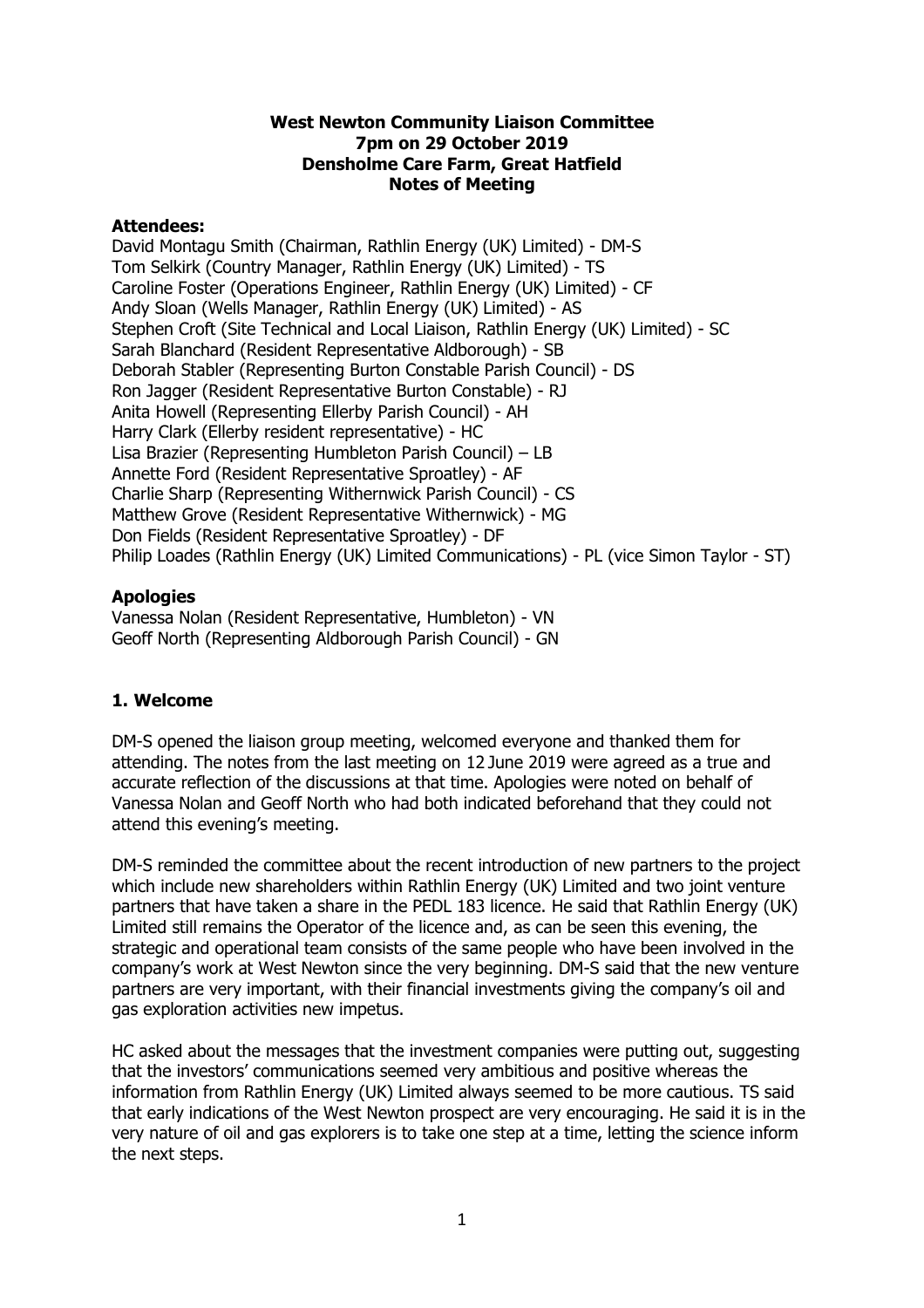He said that the investors are right to be very positive about what Rathlin Energy (UK) Limited has found so far and he committed to keep the local community informed about progress and planned operations in the usual way. TS said that he understands the importance of messaging alignment between all partners and that this is something that would be discussed further internally.

DM-S said that the team is currently in the process of bringing together all the resources for the next 12-months of activity. He said that this meeting would cover the planning and operations for finalising the work at West Newton A-2 (WNA-2) alongside preparation work at West Newton B (WNB).

#### **2. WN-A2 Update**

TS said that before drilling and completing the analysis of the core and logging programme, the understanding was that the target was likely going to be a gas reservoir. However, it has since become evident that around 1/3 of the reservoir at WNA-2 is filled with gas and 2/3 filled with oil. The testing programme for the WNA-2 well had originally been designed to cater for what was thought to be primarily a gas prospect and as such the oil reservoir was not able to be fully evaluated during the testing phase conducted between 6<sup>th</sup> and 30<sup>th</sup> August. He said that this underlines the challenges with exploration work and the discovery of the unknown – this positive outcome hadn't been anticipated.

TS said that this meant, initially, that the testing team were unable to lift all of the liquids in the well to surface in an effective manner. He said, in light of this, the team performed an N2 lift which involved the injection of nitrogen into the well bore to try and lift all fluids to the surface. He explained that this was permitted by the Environment Agency and is a tried and tested method of lifting liquids to surface as part of oil and gas field testing and production. He said that it is a safe system of operation.

TS explained that wellbore fluids were recovered at surface with associated gas but there was not enough energy in the reservoir to recover any reservoir fluids to surface, but that fluids were tagged someway up the wellbore.

TS explained that in order to recover the fluids effectively from the well bore, the team will need to install a suitable pump. He said that because the Environmental Agency permit did not provide for the installation of a pump, a decision was taken to temporarily suspend the operations so that the team could arrange go back to the Environment Agency with a revised solution. He explained that the work was suspended, and the equipment was demobilised from site on 30 August 2019.

CF said that the regulatory compliance audits for the WNA-2 work had all been positive throughout both the drilling and testing phase. She said that a number of different Compliance Officers from the Environment Agency had visited the site and the office on several occasions as part of both scheduled and unplanned visits and that there had been no compliance issues to report. She also mentioned that there had been a joint audit between the Environment Agency and the Health and Safety Executive which was very positive. HC mentioned that all of the compliance assessment reports are available on the Environment Agency website 28 days after the report has been issued.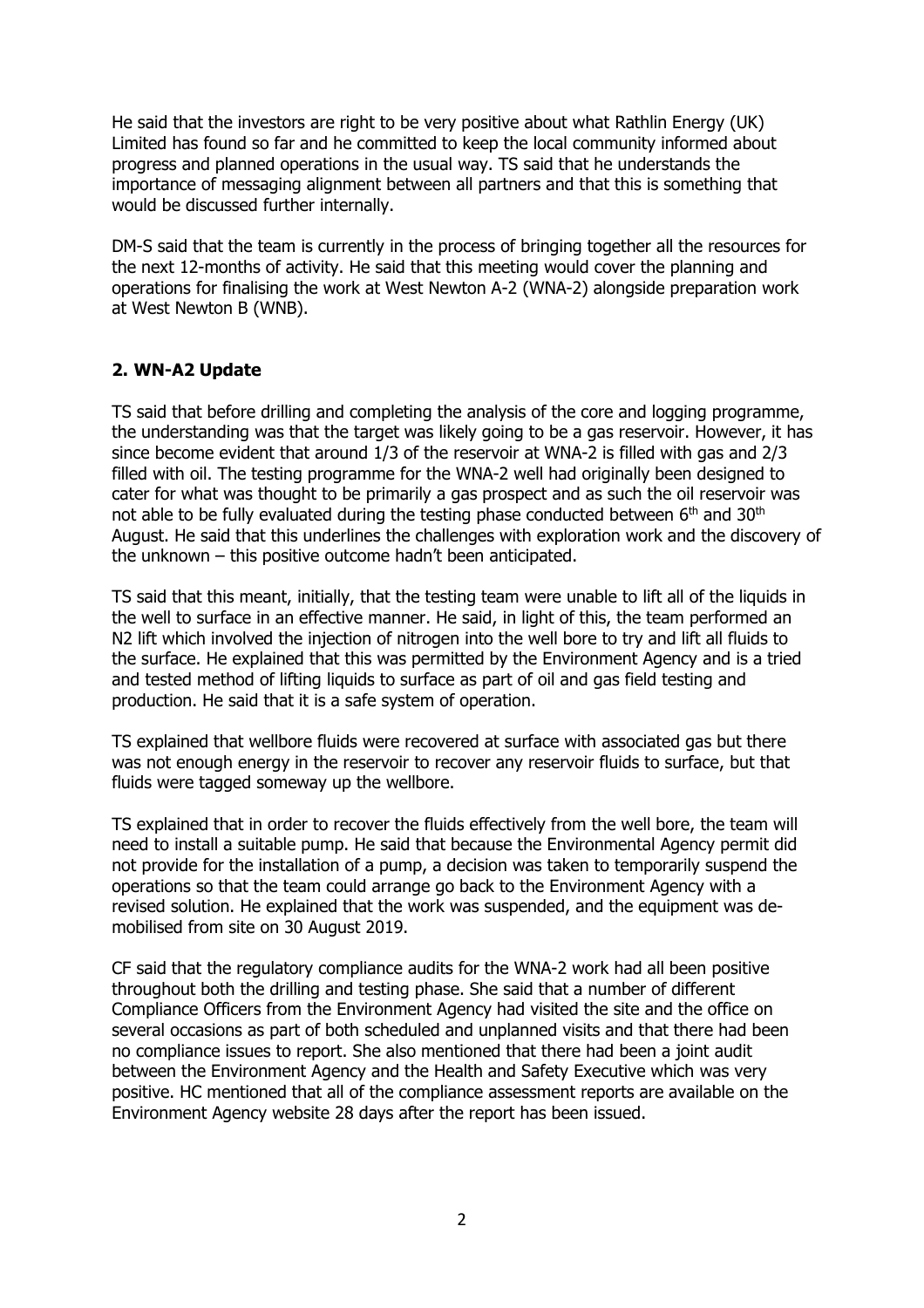HC asked about when the work was likely to re-start using the pumps. TS said that the permits would have to be reviewed to include another operating technique. The wastes associated with the operation were not changing and no pollutants were being introduced to the wellbore. He said that Rathlin Energy (UK) Limited anticipates the process could be a couple of months before it was reviewed/approved.

TS added that when the equipment is re-mobilised to the site, it will include the pump  $-$  as outlined earlier – along with a surface separation equipment, fluid storage tanks and an incinerator. He said that any oil will be taken away in trucks and probably handled by one of the refineries on the south bank of the Humber.

TS was asked the depth at which oil was found. He said that it was at around 1,700 metres in the Permian age Kirkham Abbey carbonate formation.

TS then presented some slides that showed the kind of equipment that could be used to lift the oil from the wellbore. He explained that the types of pumps that might be procured, including: a standard pump jack, as seen on many oil sites within the UK, or an alternative rod pump which uses a hydraulic system on top of the well. He said that both of these pumps have the technical capability to undertake the required work.

TS then showed an example of a producing oil field which is situated to the south of the Humber. This, he said, gave a physical representation of what a small operational oil field would look like – in this example, a two pump jacks system was in place. He explained that, at this particular site around 25 barrels of oil are currently produced each day which may equate to the equivalent of approximately one tanker entering and leaving the site every three days. TS said that at some point in the future, when it convenient for community liaison group members, it might be possible to arrange a visit to the south Humber site.

When asked about the site size, TS said there is the flexibility to increase the WNA-2 site by around an acre, but that will only be done if there's an opportunity to drill more wells which of course is subject to acquiring the relevant/necessary regulatory permissions. To paint a picture that most parish and local resident representatives could visualise, TS said that the site would be about a quarter the size of the nearby Tansterne biomass facility.

CS asked what would happen if the flow of oil can't be controlled. TS said that this would not be an issue/problem. He explained that the reservoir will only lift the fluid to about 1,000 metres from the bottom of the wellbore, at which point the pressure is insufficient to lift the fluid any further. CF added that wells are designed to hold pressure within the well and that there are well heads installed on each well which can handle pressure which far exceeds any maximum pressure you will see from the reservoir. She said the valves can be closed to 'shut the well in' if needed.

CF reminded resident and parish representatives that Rathlin Energy (UK) Limited had recently applied for hazardous substances consent to store up to 199 tonnes of oil on site. She said that this had been applied for to increase the amount of storage available on site from the allowable 50 tonnes that you are able store without any planning consent. CF explained that the team had applied for greater capacity at WNA-2 to reduce the necessity of frequent tanker visits during the well testing phase (by being able to store more).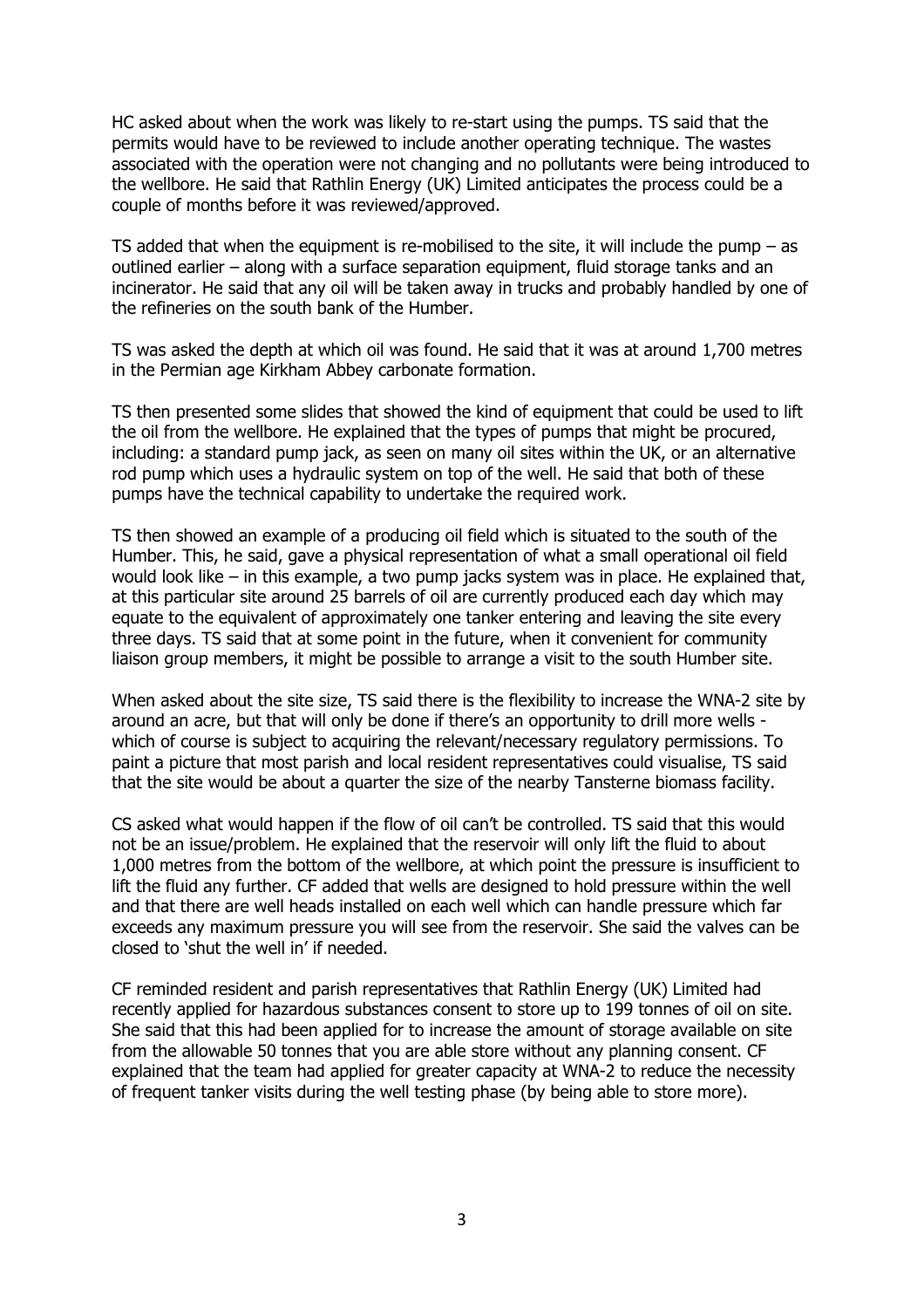MG asked if there could be a point where the production of oil is at such a level that it could need a pipeline. In response TS said that, although Rathlin Energy (UK) Limited is unable to answer that question at the present time, it could be a feasible option if the reservoir is large enough and the volumes produced were at that kind of level. He said that in those circumstances it might make more sense to put local infrastructure in between the site and an oil processing facility.

TS said that the economic threshold of a pipeline could be quite large depending on the delivery point. However, pipelines between the sites may be something to look at so that the products could be gathered at one site at the most sensible point to tanker away on the road. DM-S added that if the prospect reaches a stage where oil levels were high, a conversation with East Riding of Yorkshire Council would need to take place to assess tolerable vehicle movements from the site. He said that at this stage it would be impossible to say what the potential vehicle movements would be and/or what infrastructure might be needed. He confirmed, however, that the team had started to theoretically consider some of these issues.

TS said that the site is, for example, about six miles from Saltend where there is a rail head and it would not be impossible to link into the facilities there, or different sites gathering oil by pipeline to a central point of export from the field. He said that this is very much conjectural at this stage, however, because the company is still exploring the area.

DM-S was asked if Rathlin Energy (UK) Limited would pay for the widening of the necessary roads to accommodate any tankers. In reply, he said that there is every possibility that this question will have to be addressed, but that it is too early to say what will and what won't be needed at this stage. He confirmed that if the company reaches the position where such considerations are necessary, a full planning and environmental impact assessment will need to be put in place that satisfies East Riding of Yorkshire Council and the residents it represents. DM-S said that Rathlin Energy (UK) Limited would always work in collaboration with the statutory authorities in the development of its plans.

CF said that, in the meantime, the company would continue to use the approved routes to and from the site as outlined in the traffic management plans for each site  $-$  or as directed by Humberside Police in exceptional circumstances.

# **3. West Newton B site**

CF outlined the plans to construct the West Newton B (WNB) site which already has the statutory permissions in place to drill up to two wells. She confirmed that the 2015 planning permission is still in place to construct the access track, the site and to drill and test two wells.

CF said that the environmental permits are in place to drill and conduct a drill stem test – but the permits will have to be varied to include extended well tests, similar to the arrangements that were put in place for WNA-2.

CF explained that is necessary because when Rathlin Energy (UK) Limited originally applied for the required permits, there wasn't an approved flaring/incineration solution in place at that time.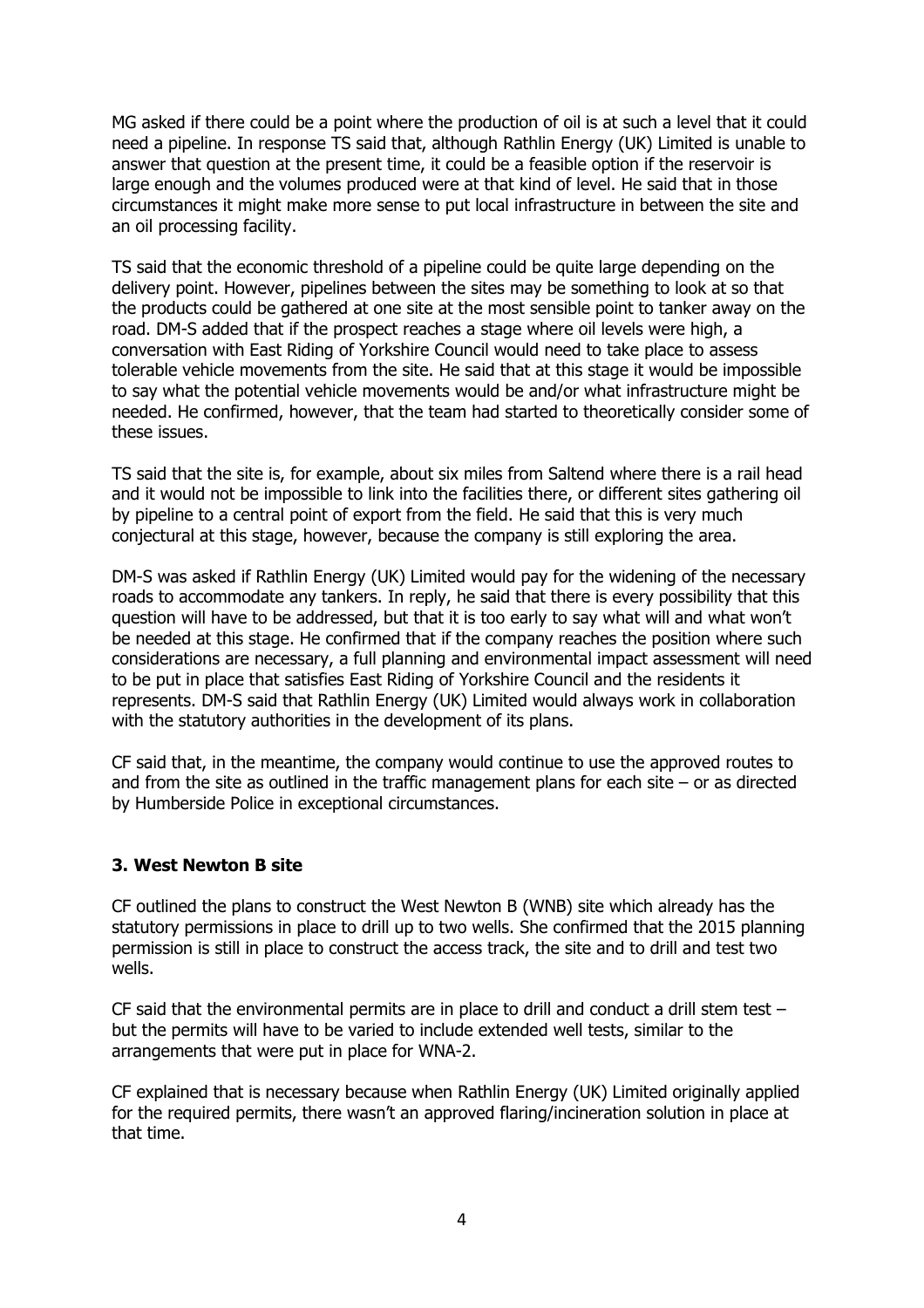TS added that the original solution would, in all likelihood, have changed had it been in place at the outset given the new situation and understanding with the reservoir which previously was thought to be a predominantly gas prospect.

CF said that Rathlin Energy (UK) Limited still has all of the necessary permits in place to drill the well. She said that before to drilling any new well, an application to the Oil and Gas Authority would be required to drill and test the new well(s).

CF said that prior to drilling, or any programme of works, Rathlin Energy (UK) Limited will have to submit a 21-day notification to the Health and Safety Executive. She also mentioned that other organisations, such as the Coal Authority, will also be notified and that if there is any drilling through a coal seam a relevant licence will be required. Finally, she said that a WR11, which includes the design of the well, will also have to be submitted to the Environment Agency so they can assess whether the well design will sufficiently protect subsurface geology from an environmental point of view.

#### **Well details and timescales**

HC asked if some information in one of Rathlin Energy (UK) Limited's partners' investor presentation that indicated one vertical well to about 2,000 metres depth and one horizontal well drilled back 2.5km toward West Newton A site was correct? TS said that this was broadly correct in terms of the proposed depths but that the specific potential horizontal direction was being considered at this stage.

In terms of the proposed timescales, HC asked whether the plan was for site preparation work to begin in the first quarter of 2020 with drilling of both the West Newton B-1 (WNB-1) and West Newton B-2 (WNB-2) wells taking place in the second quarter of 2020. He also asked if the testing of both wells would take place during the third quarter of 2020.

TS said that those timescales for drilling and testing were ambitious. CF explained that the construction of the site could take three months. She said that it is likely that the well depth would be very similar to WNA-2 at 2,100m with targets in the circa. 1,700m Kirkham Abbey and the circa 1,800m Cadeby reservoirs. CF said that the much talked about Bowland Shale (commonly associated with shale fracking) was at a depth of circa. 3,000m. It was reiterated again that high volume hydraulic fracturing within the Bowland Shale does not form part of Rathlin Energy (UK) Limited's work.

# **Construction**

CF said that it is possible that the water monitoring bore holes would be drilled prior to site construction. She said that the water monitoring bore holes are a requirement of the Environment Agency Permits at WNB - in the same way as at WNA. She said that these could be drilled using a small water well drilling rig under permitted development prior to site construction. She explained that this is an option that the company will discuss with East Riding of Yorkshire Council because it will enable the team to establish a longer baseline sample of the ground water well in advance of the drilling work beginning.

CF said that East Riding of Yorkshire Council's archaeology condition is not fully signed off. She said that the written scheme of investigation has been agreed by East Riding of Yorkshire Council and that some trial trenches have been dug on the site but that a full 'strip, map & record' exercise of the site area must be conducted prior to starting construction to enable any findings to be fully investigated.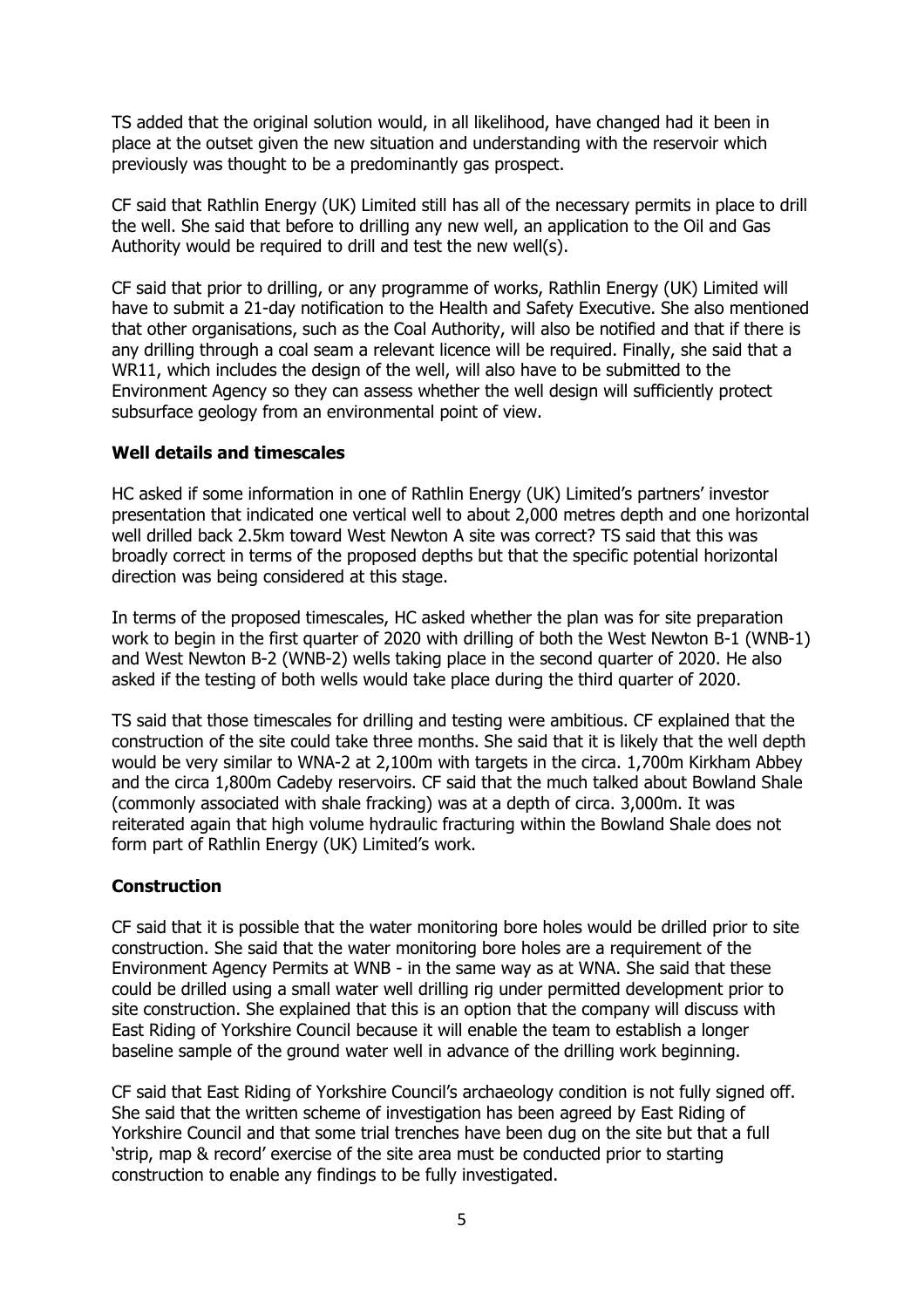A watching brief would also be in place whilst constructing the track to ensure anything of interest that is uncovered is fully evaluated.

CF said that the site construction works will take approximately 12 weeks and that plans will be put in place to ensure adherence to all construction, environmental, traffic and biodiversity requirements (including additional hedging and bird boxes, etc.).

AS said that the drilling objectives are to complete the activities with full compliance of regulatory requirements and with no incidents. He explained that the depth of the wells can vary slightly depending on what is found when the drilling process begins.

AS then explained that the plan would be to start off vertical and then drill to a slight angle to the target depth. He said that, the well will be completed when drilled to the target depth. If horizontal drilling is being considered, the team may go back in at a specific depth and drill from there – using the wellbore that has already been drilled, as opposed to drilling a new one from the surface. He said, in response to HC's earlier question, that 2,500 metres may, or may not, be the horizontal length – this will depend on the reservoir itself and what Rathlin Energy (UK) Limited wants to achieve.

When asked if the WNA site might at some point become redundant, TS said that in addition to the additional testing at WNA-2 the WNA location provides for other reachable Kirkham Abbey and/or Cadeby targets from that surface location.

CF explained that the hours of construction will be from 7am to 6pm Monday to Saturday, no Sundays or Bank Holidays, and similar traffic movements that were in place when the WNA site was developed (during the day where possible). She said that drilling would take place 24-hours a day, seven days a week and that traffic may access the site 24-hours a day, but that logistics would be planned for daytime hours where possible. She said that the well testing and site activity will be typically 12-hours a day, however there are certain operations including a flow test, which will be 24-hours a day. Restoration of the site is roughly the same timescale as site construction.

# **Traffic**

CF gave an overview of the traffic management plan. She said that route for Rathlin Energy (UK) Limited's vehicles is via Bilton and Wyton to Sproatley. She said that they would then continue on through Sproatley as if going to Aldbrough. She then explained that vehicles would take the first 90-degree corner to the north and then east towards Humbleton before taking a left turn on to Pasture Lane. She said that a private track will be constructed across farmland from Pasture Lane up to Crook Lane and Engine Lane and then straight onto the site.

CF said that planning permission for the WNB was granted in 2015. She said that the track was approved with the planning application, rather than as a condition. CF said that an extension to the planning application should not be needed as it was granted for a five-year period from when the plans were passed. She said that the condition is that the company must complete the programme of work within 24-months of work beginning.

CF then showed a few slides which referred to an independent traffic survey and the vehicle movements through Sproatley that was undertaken at the time of the planning application. Resident and parish representatives asked about the road near to the Blue Bell Pub where it was said to narrow considerably and to become quite congested.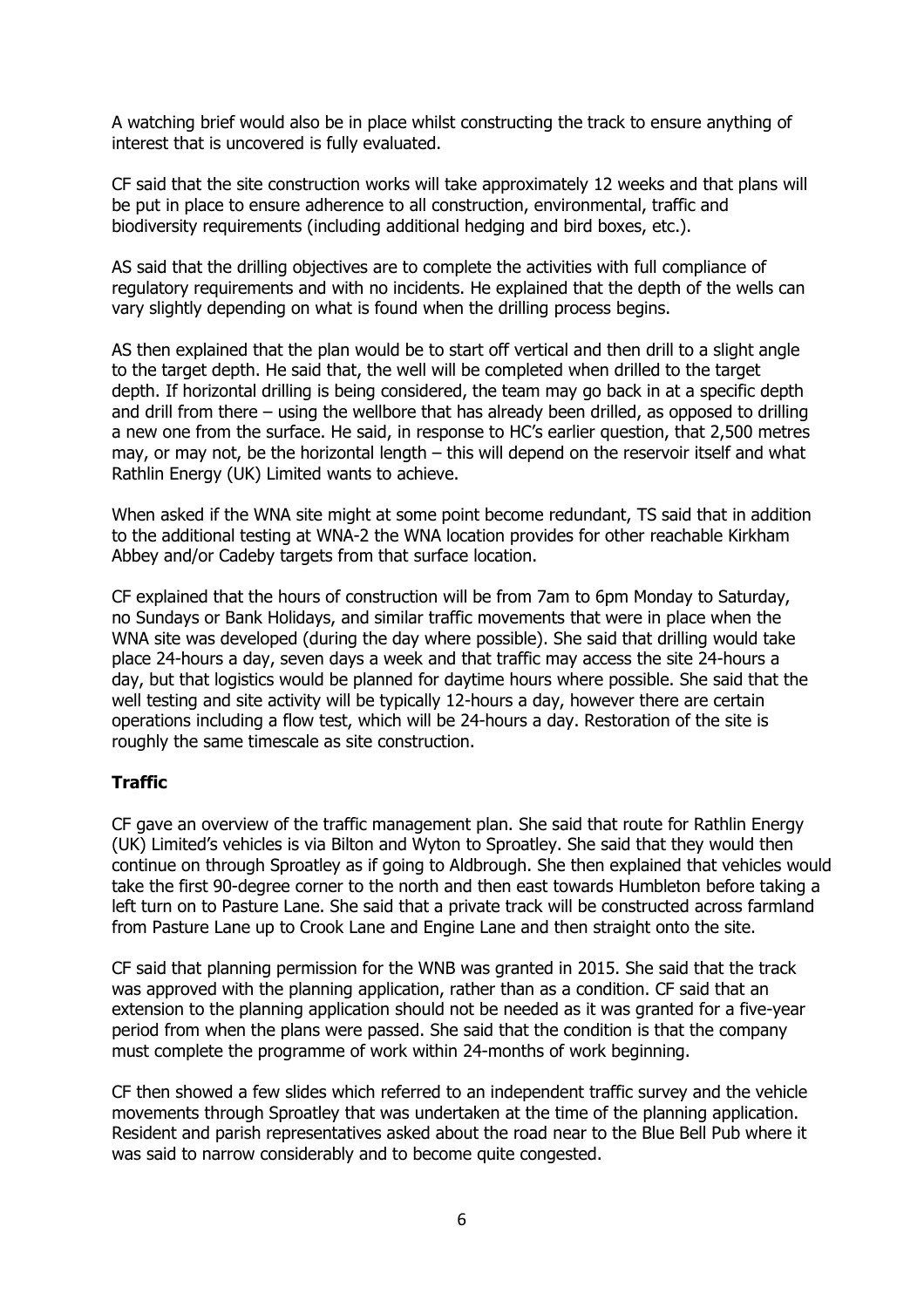TS said that the data shows approximately 28,000 vehicles a week go through Sproatley and that the net effect of Rathlin Energy (UK) Limited's work – in the scheme of things – will be very small.

Resident and parish representatives raised an issue that has come to light near Burton Constable. It was said that a number of commercial vehicles are now parking on that hill in Sproatley. Following a detailed discussion about this, it was agreed that Rathlin Energy (UK) Limited representatives would discuss this matter with the Parish Council and East Riding of Yorkshire Council's highways department.

MG asked if Rathlin Energy (UK) Limited will make a financial contribution to address any damage caused by the company's vehicle movements in the area. TS said that East Riding of Yorkshire Council has set out requirements for road improvements if damage is caused and this will be addressed as part of the dilapidation process. He said that the team works with its supply chain partners to try and reduce the risk of this happening.

TS also mentioned to the community liaison group that the organisation is more than willing to look at general road improvements where required as part of its operations. An example, he said, are the passing places that the company installed on Fosham Road when constructing the site at WNA. He said that at the moment, based on the forthcoming plan, there are no further specific requirements.

DM-S added that these are still very early days and, as of yet, Rathlin Energy (UK) Limited doesn't know the extent of any potential commercial development. He said that the longerterm plan, and the company's consequential involvement in local community initiatives, will largely depend on the number of wells drilled and the results of the tests undertaken. He explained that the company will ensure that its community benefits are addressed if the exploration phase eventually moves into a production development. He said that this will result in a very detailed environmental impact assessment being conducted and agreed with East Riding of Yorkshire Council – including the company's Section 106 obligations. He said that these must be discussed and shaped with the local community.

Resident and parish representatives asked if anyone knows about what is happening with the Tansterne Biomass plant. A general discussion took place about the announcement that the plant had gone into administration in September. The general consensus was that the site was operational again, but that the extent of the work there was unknown. When in full production it was said that there were around 40 lorry movements in each direction to/from the site (80 in total) each day.

MG asked whether greater security measures had been planned into this site. CF said that the site would be secured as per the planning permission and that they would consult with Humberside Police and East Riding of Yorkshire Council's highways team regarding the closure of roads around the site.

TS said that the new private track was designed to try and reduce the impact of the company's operations on other local roads. He said it will only be used for access to the site.

**Post meeting note:** maps showing the routes to the WNB site are included at the end of these notes.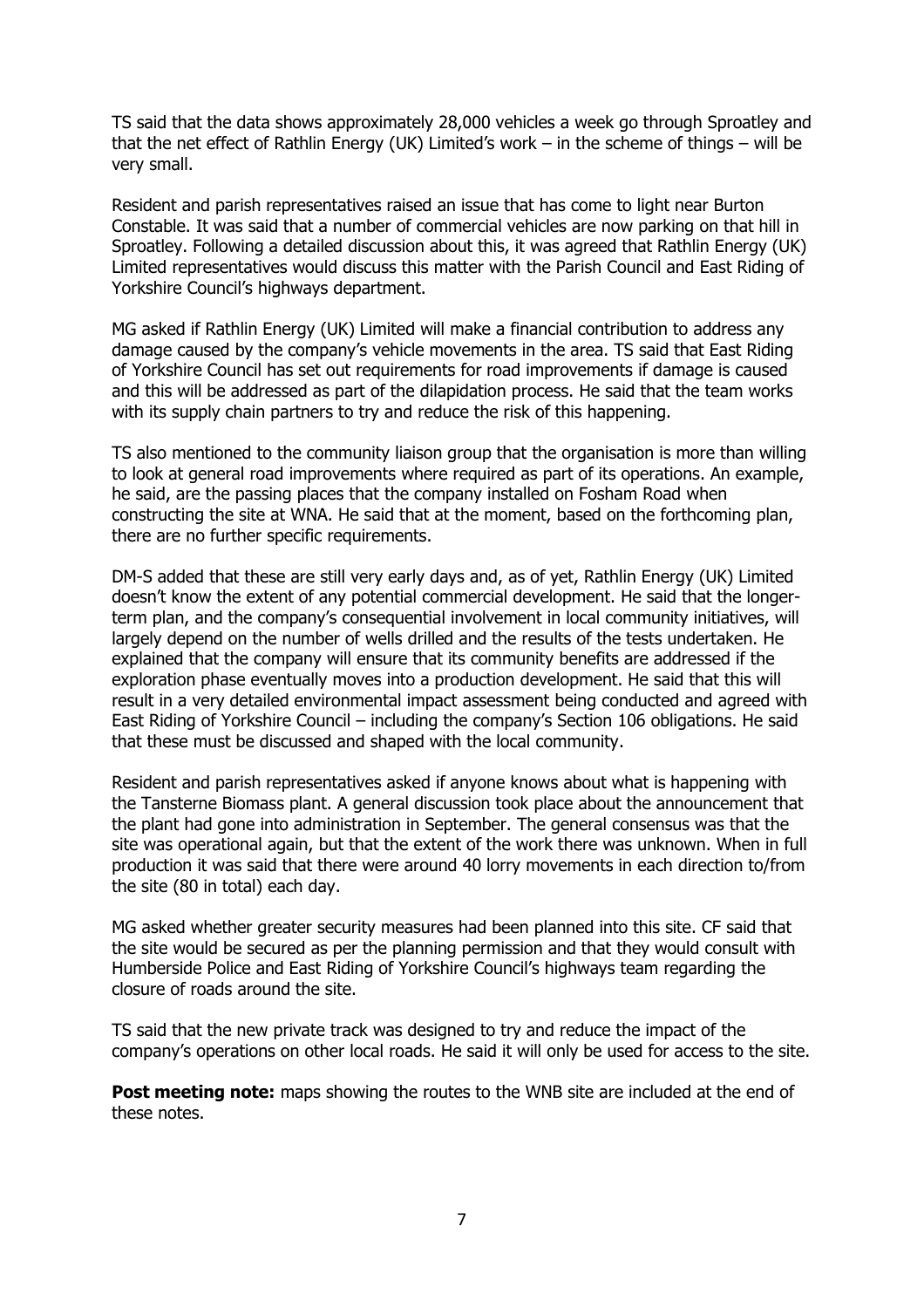# **4. Any other business**

There was a detailed discussion about project communications and getting the message out about the work taking place. There was a general consensus amongst resident and parish representatives that many residents don't read the updates letters that Rathlin Energy (UK) Limited distributes. Leaflets with bullet points were suggested as an alternative – information that is quite basic and easy to digest/understand, with more information on the company website for those with a desire for additional background and technical information. It was also recommended that a larger number of meetings with parish councils and smaller community groups could add value.

DM-S pointed out that over the last few years Rathlin Energy (UK) Limited has arranged a number of open house meetings. However, these have been marred by protesters and the feedback received is that local people are put off from attending.

TS said that the community liaison group meetings were originally designed as a central hub for updates to be cascaded by attendees, but with large impasses between meetings and some parish areas having stronger communication channels than others, a bit of a refresh might be due. TS said that he would discuss the matter in more detail with the communications team and ST who, unfortunately, could not be at the meeting that evening.

HC asked a question about the potential prospect of New Ellerby shown in literature released by one of Rathlin Energy (UK) Limited's partners. TS said that the drawing was representative (but a basis schematic) of possible prospects in the area. He said that if the West Newton prospect was proved commercial, that there would need to be more exploratory work, such as seismic testing, to confirm future prospects in and around the area. He said these would be discussed when appropriate at future meetings. He said that a clearer picture on the next steps will be available when the company finalises the testing work at WNA-2 and once WNB-1&2 are drilled and tested.

Resident and parish representatives said that closer engagement with the parish councils would be beneficial. There was a suggestion that the parishes don't always understand the technical elements of what they are asked to review. It was also stated that they didn't anticipate so may protestors from out of town arriving in the local areas disrupting and disturbing community life at the outset.

DM-S said that this was something he and his team would take away and review.

# **5. Next meeting**

DM-S thanked the community liaison group members for their positive and enthusiastic participation. He urged anyone with any concerns or questions to get in touch with the company straight away. He said that the notes from tonight's meeting would be distributed within a week. He finished by recommending that the next community liaison meeting be held in January. He wished everyone well and a very safe journey home.